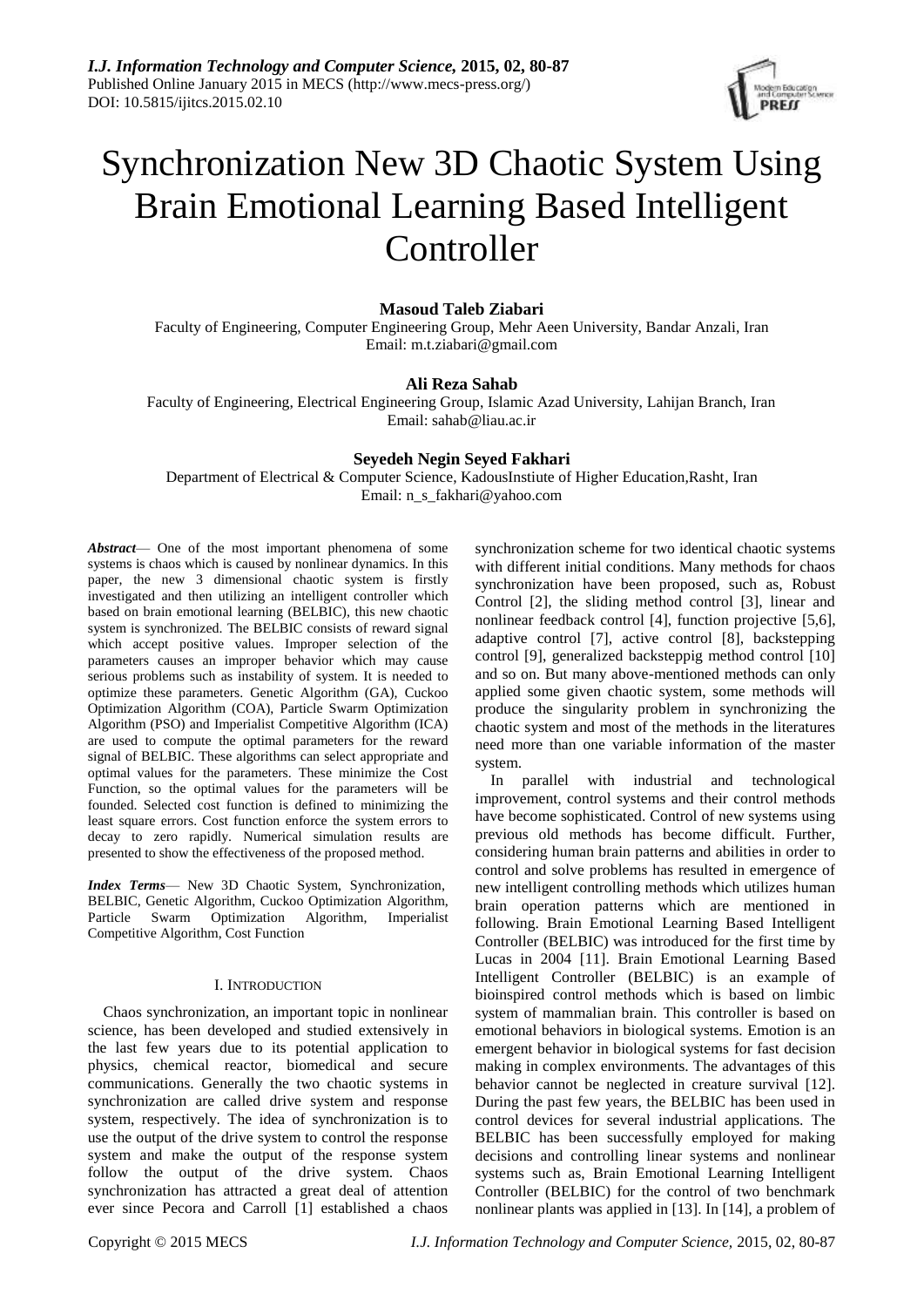speed tracking of permanent magnet stepper motor has been discussed based on the static PID and newly type of intelligent control which mimics the emotional learning in limbic system of mammalians. Also BELBIC was used to control of Locally Linear Neuro-Fuzzy Model (LOLIMOT) of Washing Machine [15]. BELBIC was applied to a Switched Reluctance Motor (SRM) to tackle the speed and position control problem in [16]. Furthermore, BELBIC was applied for real time positioning of laboratorial overhead traveling crane in [17]. In [18], BELBIC was applied to electrically heated micro-heat exchanger, which was a nonlinear plant. In [19], BELBIC via robust adaptive method is introduced to stabilize uncertain nonlinear systems. Also an intelligent adaptive approach for aerospace launch vehicle control is presented in [20]. Furthermore, designing of PID and BELBIC controllers in path tracking and controlling problem is studied in [21] and finally an intelligent autopilot control design for a 2- Dimensional helicopter model is studied in [22].

In this work, utilizing BELBIC model introduced in [21, 22], we will design an intelligent controller for synchronization of two new 3D chaotic systems [23]. Simulation results depicts that this proposed controller can synchronize these chaotic systems.

The rest of the paper is organized as follows: In Section 2, the Brain Emotional Learning Based Intelligent Controller (BELBIC) is described. In Section 3, the new 3D chaotic system is described. In Section 4, synchronization between two new 3D chaotic systems by BELBIC. In section 5, BELBIC is optimized by Evolutionary Algorithms. In section 6, Represents simulation results. Finally, in section 7, Provides conclusion of this work.

## II. BRAIN LEARNING BASED INTELLIGENT CONTROLLER (BELBIC)

In this method, emotional factors like excitement and anxiety are the roots of learning. Here, the roots of anxiety are assumed as some stimulants and the control system should react in the way that reduces the system anxiety that is caused by these stimulants. The Brain Emotional Learning (BEL) is divided into two parts, very roughly corresponding to the amygdala and the orbitofrontal cortex, respectively. The amygdaloid part receives inputs from the thalamus and from cortical areas, while the orbital part receives inputs from the cortical areas and the amygdala only. The system also receives reinforcing (REW) signal. The emotional learning model in amygdala and orbitofrontal corex is illustrated in Fig.1.

BELBIC has some input sensors that can be chosen by designer. Each input sensor has two different states that can be described as.

$$
A_i = s_i v_i
$$
  
\n
$$
O_i = s_i w_i
$$
\n(1)

In which  $s$ , is the input sensor and  $v$ ,  $w$  are two states that are depended on input sensor. Index  $i$  represents the  $i<sup>Th</sup>$  sensor and its related states. These two will be updated by following equations [21, 22].

$$
\Delta v_i = \alpha s_i max \left( 0, rew - \sum A_i \right)
$$
  

$$
\Delta w_i = \beta s_i (rew - \sum A_i - \sum O_i - max(s_i))
$$
 (2)

In which  $\alpha$ ,  $\beta$  are training coefficients and rew is reward signal. Amygdala acts as an actuator and orbitofrontal corex acts as a preventer. Therefore the control signal of BELBIC is.

$$
u = \sum A_i - \sum O_i \tag{3}
$$

This paper uses the continuous form of BELBIC. In continuous form the BELBIC states are updated by following equations.

$$
\dot{v}_i = \alpha s_i (rew - A_i)
$$
  

$$
\dot{w}_i = \beta s_i (rew + s_i + O_i - A_i)
$$
 (4)

A BELBIC controller has to be designed for synchronization two chaotic systems. For traction force sensory inputs considered.

$$
s_i = e_i \tag{5}
$$

 $e_i$  is error between master system and slave system. The structure of the control system is illustrated in Fig.2.

Reward signal will be obtained reward function. This function has a great role in BELBIC. Designer must define a reward function that has its maximum values in the most desired regions. In this work, the reward function is chosen as a linear function of system error.

$$
Rew_i = k_{1i}e_i + k_{2i}
$$
 (6)

 $k_{1i}$  and  $k_{2i}$  are positive parameters of reward function. The reward function for this BELBIC controller is as Fig.3.



Fig. 1. Scheme of BELBIC structure [11]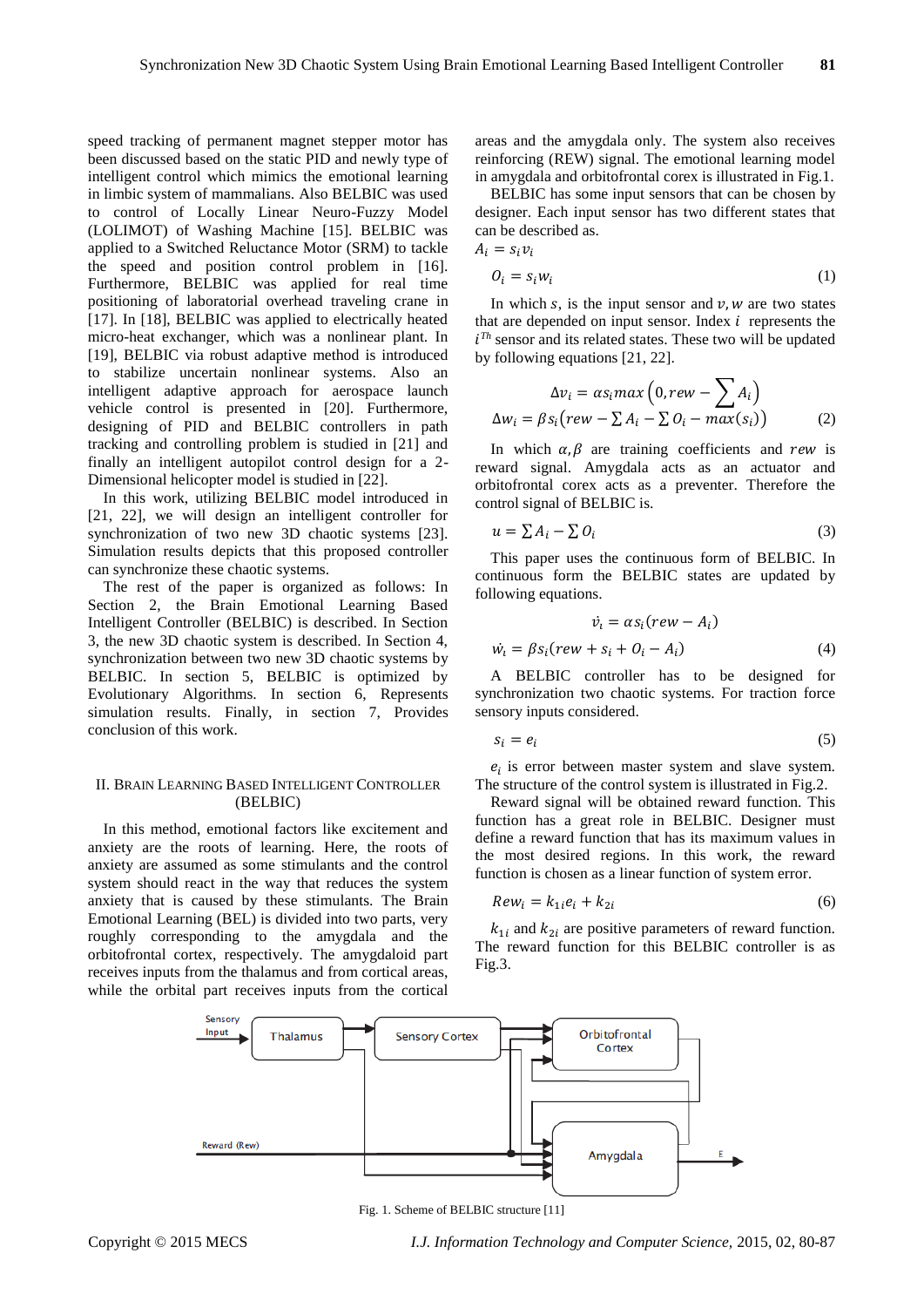

Fig. 2. Control system configuration using BELBIC



Fig. 3 Reward Function

### III. SYSTEM DESCRIPTION

Recently, Chunlai Li and et al generated the 3D autonomous chaotic system with two quadratic crossproduct terms and a square term [23]. The system is described by:

$$
\begin{aligned}\n\dot{x} &= -ax + fyz \\
\dot{y} &= cy - dxz \\
\dot{z} &= -bz + hy^2\n\end{aligned} \tag{7}
$$

Here  $x, y, z$  are the state variables and  $a, b, c, d, f, h$  are the positive constant parameters. When  $a = 16$ ,  $b =$  $5, c = 10, d = 6, f = 0.5, h = 18$ , system (7) is chaotic witn the Lyapunov exponents  $L_1 = 1.86, L_2 = 0, L_3 =$ −17.73. The corresponding phase portraits are depicted in Fig.4 and state trajectory of system (7) is displayed in Fig.5.









Fig. 4 Phase portraits of the 3D chaotic attractors  $(7)$  in (a) the  $xy$  space, (b) the  $xz$  space, (c) the  $yz$  space, (d) the  $xyz$  space.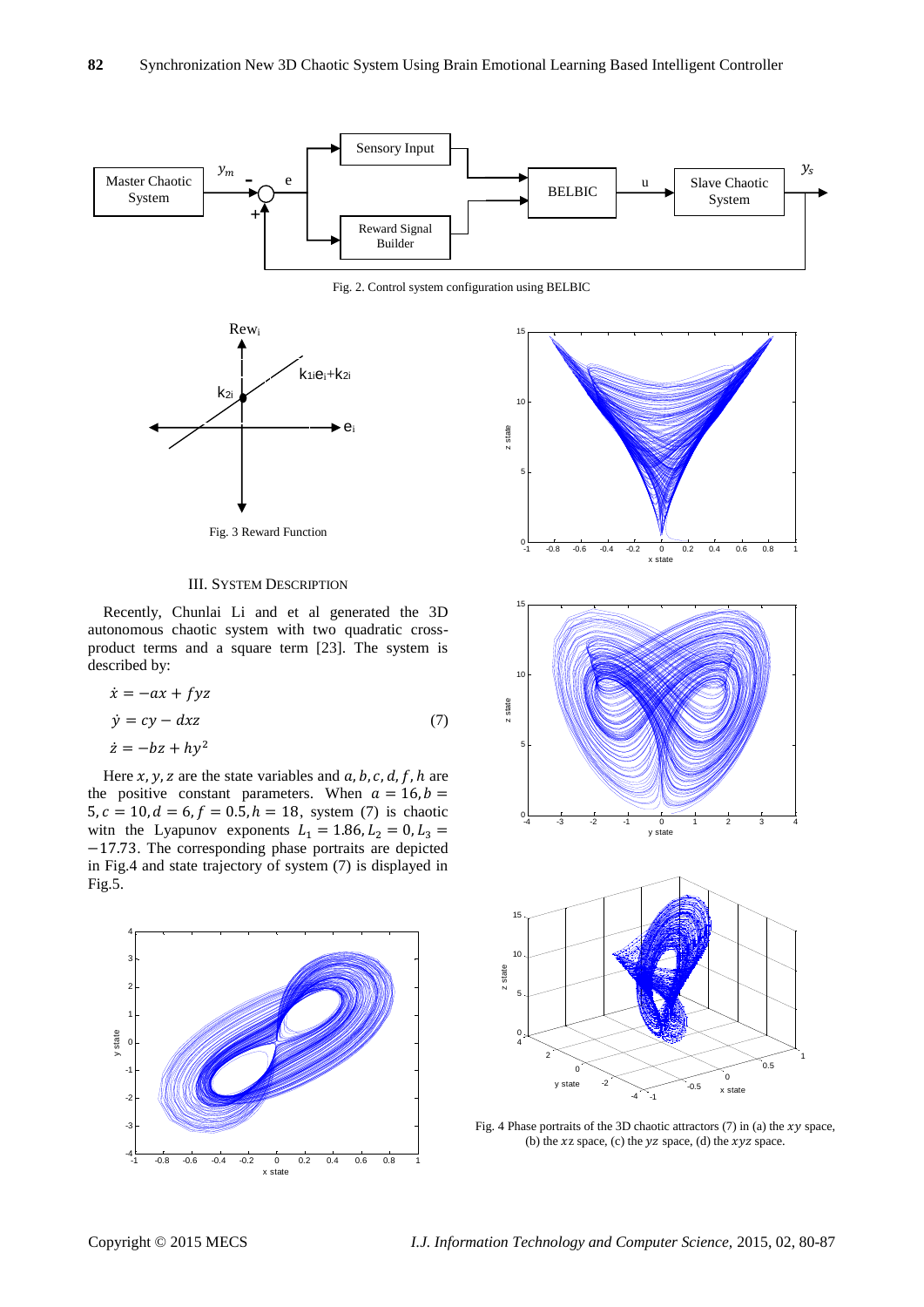

#### IV. SYNCHRONIZATION BETWEEN TWO NEW 3D CHAOTIC **SYSTEM**

In this section, the BELBIC is applied to synchronize between two new 3D chaotic systems. Suppose the drive system takes the following from

$$
\dot{x}_1 = -ax_1 + fy_1z_1 \n\dot{y}_1 = cy_1 - dx_1z_1 \n\dot{z}_1 = -bz_1 + hy_1^2
$$
\n(8)

And the response system is given as follows

$$
\dot{x}_2 = -ax_2 + fy_2z_2 + u_1(t)
$$
  
\n
$$
\dot{y}_2 = cy_2 - dx_2z_2 + u_2(t)
$$
  
\n
$$
\dot{z}_2 = -bz_2 + hy_2^2 + u_3(t)
$$
\n(9)

Where  $u_1(t)$ ,  $u_2(t)$  and  $u_3(t)$  are control functions to be determined for achieving synchronization between the two systems (8) and (9). Define state errors between system (8) and (9) as follows

$$
e_x = x_2 - x_1 \n e_y = y_2 - y_1
$$
\n(10)

 $e_z = z_2 - z_1$ 

We obtain the following error dynamical system by subtracting the drive system (8) from the response system (9).

$$
\dot{e}_x = -ae_x + f(y_2z_2 - y_1z_1) + u_1(t)
$$
  
\n
$$
\dot{e}_y = ce_y - d(x_2z_2 - x_1z_1) + u_2(t)
$$
  
\n
$$
\dot{e}_z = -be_z + h(y_2^2 - y_1^2) + u_3(t)
$$
\n(11)

Thus, the errors system (11) to be controlled with control inputs  $u_1(t)$ ,  $u_2(t)$  and  $u_3(t)$  as functions of error states  $e_x$ ,  $e_y$  and  $e_z$ . When system (11) is stabilized by control inputs  $u_1(t)$ ,  $u_2(t)$  and  $u_3(t)$ ,  $e_x$ ,  $e_y$  and  $e_z$  will converage to zeroes as time  $t$  tends to infinity. Which implies that system (8) and (9) are synchronized.

To achieve this purpose, Input sensory of BELBIC is chosen as (12).

$$
\begin{cases}\nS_1 = e_x \\
S_2 = e_y \\
S_3 = e_z\n\end{cases}
$$
\n(12)

The reward function's parameters for the BELBIC controller are as follows.

$$
\begin{cases}\nrew_1 = k_1 e_x + k_2 \\
rew_2 = k_3 e_y + k_4 \\
rew_3 = k_5 e_z + k_6\n\end{cases}
$$
\n(13)

#### V. OPTIMIZATION CONTROLLER

The Genetic Algorithm [24,25], Cuckoo Optimization Algorithm [26], Particle Swarm Optimization Algorithm [27] and Imperialist Competitive Algorithm [28] are used to search the optimal parameter  $(k)$  in order to guarantee the stability of systems by ensuring negativity of the Lyapunov function and having a suitable time response. The reward signals in the equation (13) are optimized by the Cost Function in the equation 14.

$$
f(e_1, e_2, \cdots, e_n) = \frac{1}{n} \sqrt{\sum_{i=1}^n e_i^2}
$$
 (14)

Table 1. Genetic Algorithm Parameters

| Parameters            | Values |
|-----------------------|--------|
| Size population       | 80     |
| Maximum of generation | 30     |
| Prob.crossover        | 0.75   |
| Prob.mutation         | 0.001  |
| k Search interval     | 1 101  |

Table 2. Cuckoo Optimization Algorithm Parameters

| Parameters                   | Values |  |  |
|------------------------------|--------|--|--|
| Size clusters                |        |  |  |
| Maximum number of cuckoo     |        |  |  |
| Size initial population      |        |  |  |
| Maximum iterations of cuckoo | 30     |  |  |
| k Search interval            | -101   |  |  |

Table 3. Particle Swarm Optimization Algorithm Parameters.

| Parameters                                                        | Values      |  |  |
|-------------------------------------------------------------------|-------------|--|--|
| Size population                                                   | 80          |  |  |
| <b>Maximum</b> iterations                                         | 30          |  |  |
| Initial and Final value of the<br>global best acceleration factor | $2$ and $2$ |  |  |
| Initial and Final value of the inertia factor                     | 1 and 0.99  |  |  |
| k Search interval                                                 |             |  |  |

Table 4. Imperialist Competitive Algorithm Parameters

| Parameters                     | Values |  |  |
|--------------------------------|--------|--|--|
| Number of Initial Countries    | 80     |  |  |
| Number of Decades              | 30     |  |  |
| Number of Initial Imperialists |        |  |  |
| <b>Revolution Rate</b>         | 0.3    |  |  |
| k Search interval              |        |  |  |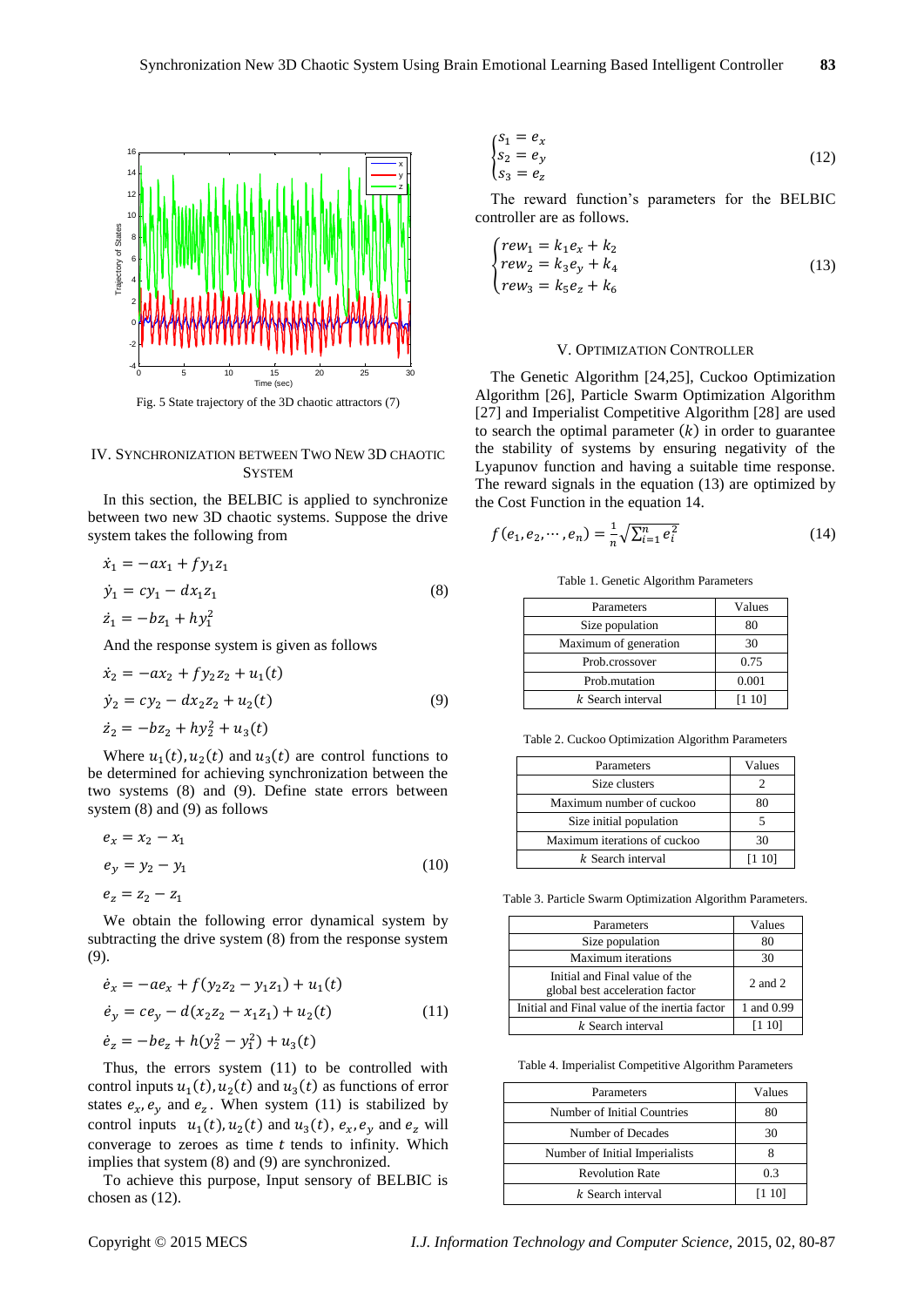## VI. NUMERICAL SIMULATION

This section presents numerical simulations synchronization of between two new 3D chaotic systems. The initial values of the drive and response systems are  $x_1(0) = 1, y_1(0) = -1, z_1(0) = 1$  and  $x_2$  $x_2(0) =$  $3, y_2(0) = -3, z_2(0) = 3$  respectively. The optimal parameters of reward signals using genetic algorithm, cuckoo optimization algorithm, particle swarm optimization algorithm and imperialist competitive algorithm are listed in table. 5.

Table 5. Optimal Parameters of Reward Signals.

|            | $k_{1}$        | $k_{2}$ | $k_{3}$ | $k_4$                           | $k_{5}$ | $k_{\rm g}$ | $\alpha$                                              | β    |
|------------|----------------|---------|---------|---------------------------------|---------|-------------|-------------------------------------------------------|------|
| GA         | $\mathfrak{F}$ |         |         | $9.24$ 5.93 1.76 6.32 3.39 9.63 |         |             |                                                       | 6.1  |
| <b>PSO</b> |                |         |         |                                 |         |             | 4.39   7.96   5.51   5.30   7.68   4.51   3.69   5.19 |      |
| <b>COA</b> |                |         | 3.38    | $\pm$                           | 10      | 5.66        | 10                                                    | 7.61 |
| <b>ICA</b> | 3.1            | 5.79    |         | 9.82 1.10                       |         |             | 8.95 4.71 4.05 5.25                                   |      |

The time response of  $x, y, z$  states for drive system (8) and the response system (9) via BELBIC shown in order Fig.6 until Fig.9. Synchronization errors  $(e_x, e_y, e_z)$  in the new 3D chaotic systems shown in order Fig.10 until Fig.12. The time response of the control inputs  $(u_1, u_2, u_3)$  for the synchronization new 3D chaotic systems shown in order Fig.13 until Fig.15.





Fig. 6 The time response of signals  $(x, y, z)$  for drive system (8) and response system (9) optimized by GA.



Fig. 7 The time response of signals  $(x, y, z)$  for drive system (8) and response system (9) optimized by PSO.

Copyright © 2015 MECS *I.J. Information Technology and Computer Science,* 2015, 02, 80-87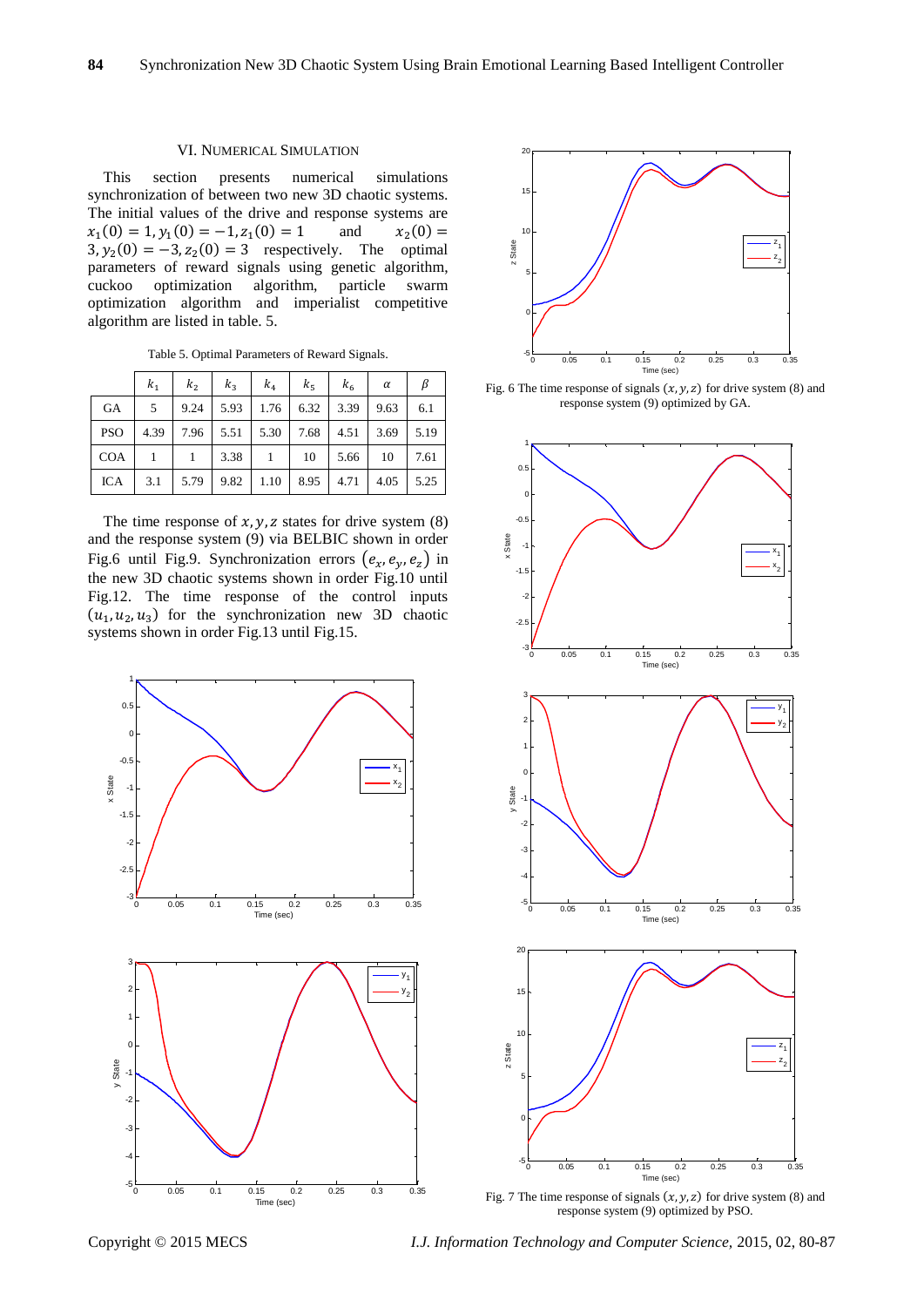

Fig.8 The time response of signals  $(x, y, z)$  for drive system (8) and response system (9) optimized by COA.





Fig.9 The time response of signals  $(x, y, z)$  for drive system (8) and response system (9) optimized by ICA.



Fig.10 Synchronization error  $(e_x)$  in drive system (8) and response system (9).



Fig.11 Synchronization error  $(e_y)$  in drive system (8) and response system (9).

Copyright © 2015 MECS *I.J. Information Technology and Computer Science,* 2015, 02, 80-87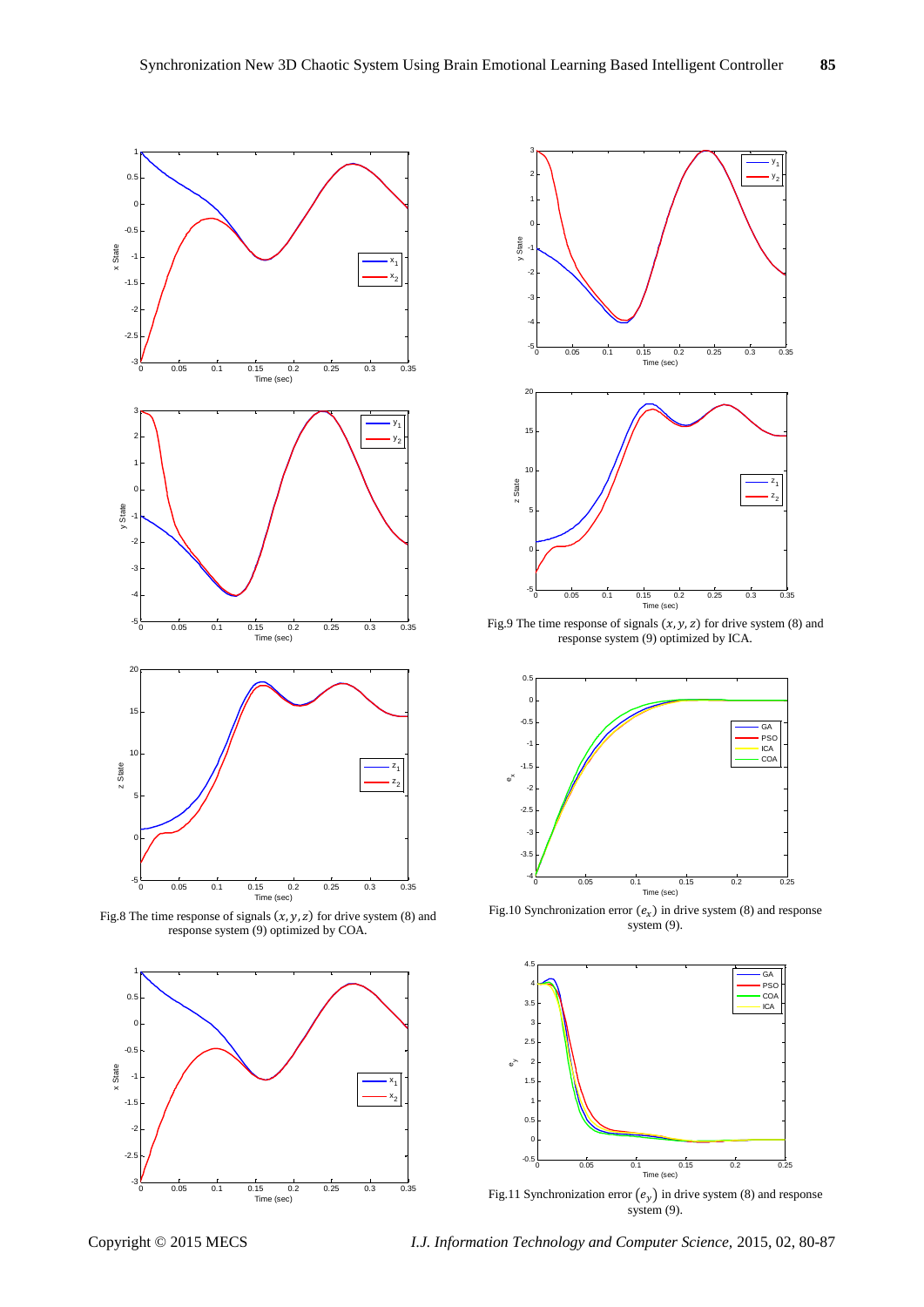

Fig. 12 Synchronization error  $(e_z)$  in drive system (8) and response system (9).



Fig. 13 The time response of the control input  $(u_1)$  in drive system (8) and response system (9).



Fig. 14 The time response of the control input  $(u_2)$  in drive system (8) and response system (9).



Fig. 15 The time response of the control input  $(u_3)$  in drive system (8) and response system (9).

#### VII. CONCLUSION

In this work, Chaos synchronization have been discussed. Many methods synchronized chaotic systems but many above-mentioned methods can only applied some given chaotic system, some methods will produce the singularity problem in synchronizing the chaotic system and most of the methods in the literatures need more than one variable information of the master system. In order to achieve a proper synchronization between two new 3D chaotic systems, an intelligent controller based on brain emotional learning (BELBIC) was utilized. The BELBIC consists of reward signal which accept positive values. Improper selection of the parameters causes an improper behavior which may cause serious problems such as instability of system. Eevolutionary Algorithms were well known optimization method. Genetic Algorithm, Cuckoo Optimization Algorithm, Particle Swarm Optimization Algorithm and Imperialist Competitive Algorithm optimized the BELBIC. For this reason these algorithms minimized the cost function to find minimum current value for it. On the other hand cost function found minimum value to minimize least square errors. Finally, numerical simulation was given to verify the effectiveness of the proposed synchronization scheme.

#### **REFERENCES**

- [1] L.M. Pecora, T.L. Carroll, "Synchronization in chaotic systems", Phys. Rev. Lett. 64 (1990) 821-824.
- [2] Hamed Kebriaei, M. Javad Yazdanpanah, Robust adaptive synchronization of different uncertain chaotic systems subject to input nonlinearity, Commun Nonlinear Sci Numer Simulat 15 (2010) 430–441.
- [3] V. Sundarapandian , S. Sivaperumal, Global Chaos Synchronization of the Hyperchaotic Qi Systems by Sliding Mode Control, International Journal on Computer Science and Engineering (IJCSE), Vol. 3 No. 6 June 2011.
- [4] Li-Xin Yang, Yan-Dong Chu, Jian-Gang Zhang, Xian-Feng Li, Ying-Xiang Chang, Chaos synchronization in autonomous chaotic system via hybrid feedback control, Chaos, Solitons and Fractals 41 (2009) 214–223.
- [5] Xiaohui Xu, Generalized function projective synchronization of chaotic systems for secure communication, Journal on Advances in Signal Processing 2011, 2011:14.
- [6] Ranchao Wu, Junlian Liu, Isochronal function projective synchronization between chaotic and time-delayed chaotic systems, Advances in Difference Equations 2012, 2012:37.
- [7] V. Sundarapandian, R. Karthikeyan, Global Chaos Synchronization of Hyperchaotic Lorenz and Hyperchaotic Chen Systems by Adaptive Control, International Journal on Computer Science and Engineering (IJCSE), Vol. 3 No. 6 June 2011.
- [8] M. Shahiri, R. Ghaderi, A. Ranjbar N, S.H. Hosseinnia, S. Momani, Chaotic fractional-order Coullet system: Synchronization and control approach, Commun Nonlinear Sci Numer Simulat 15 (2010) 665–674.
- [9] Chih-Min Lin, Ya-Fu Peng, Ming-Hung Lin, CMAC-based adaptive backstepping synchronization of uncertain chaotic systems, Chaos, Solitons and Fractals 42 (2009) 981–988.
- [10] A.R.Sahab, M.Taleb Ziabari, Adaptive Generalization Backstepping Method to Synchronize T-System, Recent